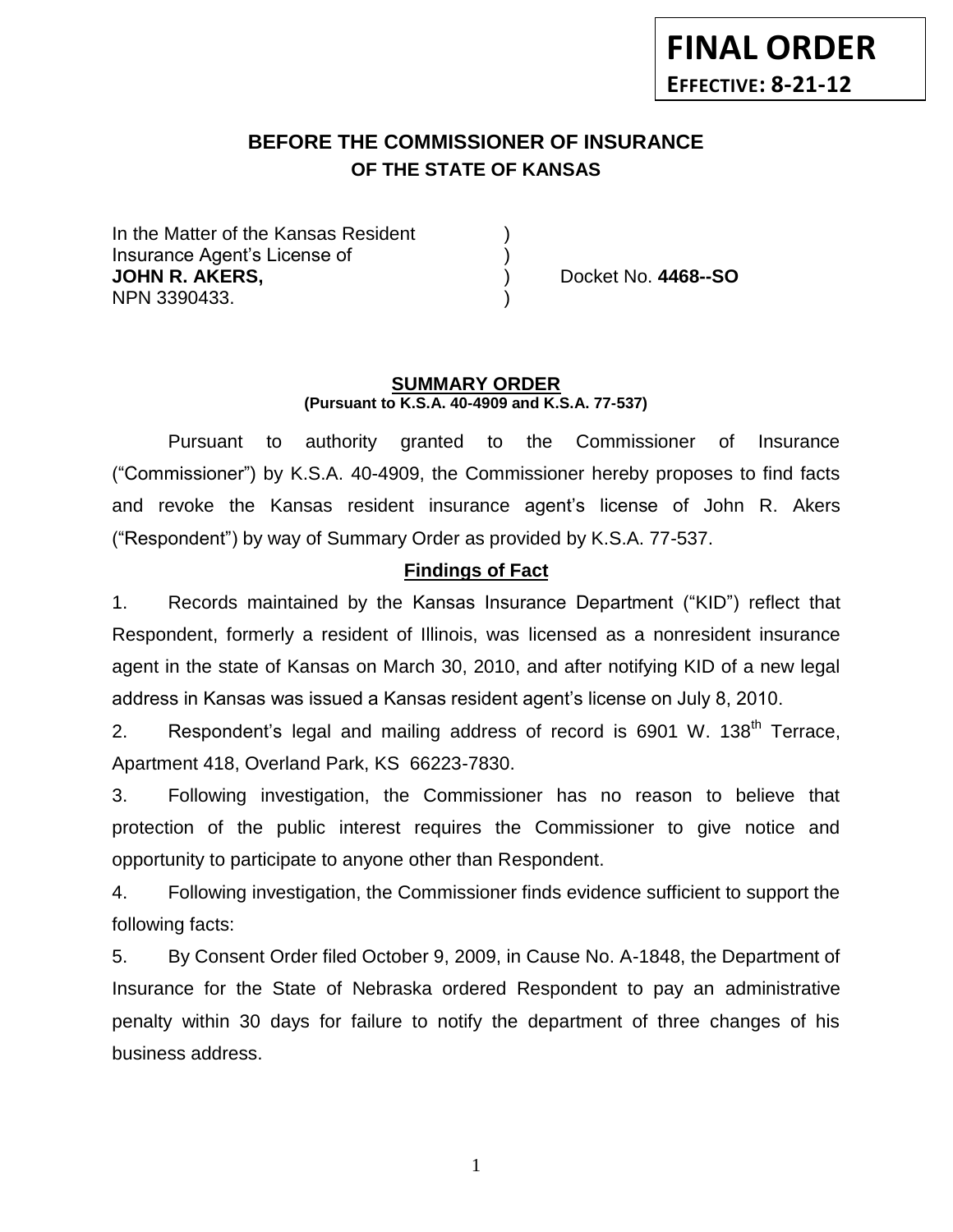6. By Order filed November 23, 2009, in the same matter, Respondent's Nebraska license was revoked for failure to pay the penalty.

7. On March 30, 2010, while licensed in Illinois, Respondent submitted his application for a Kansas nonresident insurance agent license.

8. Background Question 2 of the application asks, "Have you ever been named or involved as a party in an administrative proceeding including FINRA sanction or arbitration proceeding regarding any professional or occupational license or registration?"

9. Respondent answered "No."

10. By letter dated July 11, 2012, and addressed to Respondent at his address of record, counsel for KID invited Respondent to reply in writing by mail or email if he disputed the foregoing facts.

11. On July 16, 2012, the letter was returned by the United States Postal Service marked "not deliverable" and "unable to forward."

12. Respondent had not since reported a change of address as required by K.A.R. §40-7-9(f).

### **Applicable Law**

13. K.S.A. 40-4909(a) provides, in relevant part:

"The commissioner may deny, suspend, revoke or refuse renewal of any license issued under this act if the commissioner finds that the applicant or license holder has . . .

(1) Provided incorrect, misleading, incomplete or untrue information in the license application.

(2) Violated: (A) Any provision of chapter 40 of the Kansas Statutes Annotated, and amendments thereto, or any rule and regulation promulgated thereunder; . . . .

(3) Obtained or attempted to obtain a license under this act through misrepresentation or fraud. . . .

(8) Used any fraudulent, coercive, or dishonest practice, or demonstrated any incompetence, untrustworthiness, or financial irresponsibility in the conduct of business in this state or elsewhere. . .

(9) Had an insurance agent license, or its equivalent, denied, suspended or revoked in any other state, district or territory. . . ." K.S.A. 2011 Supp. 40-4909(a).

14. K.A.R. §40-7-9 requires a licensee to report changes of address to the Commissioner within 30 days of the occurrence. K.A.R. §40-7-9(f).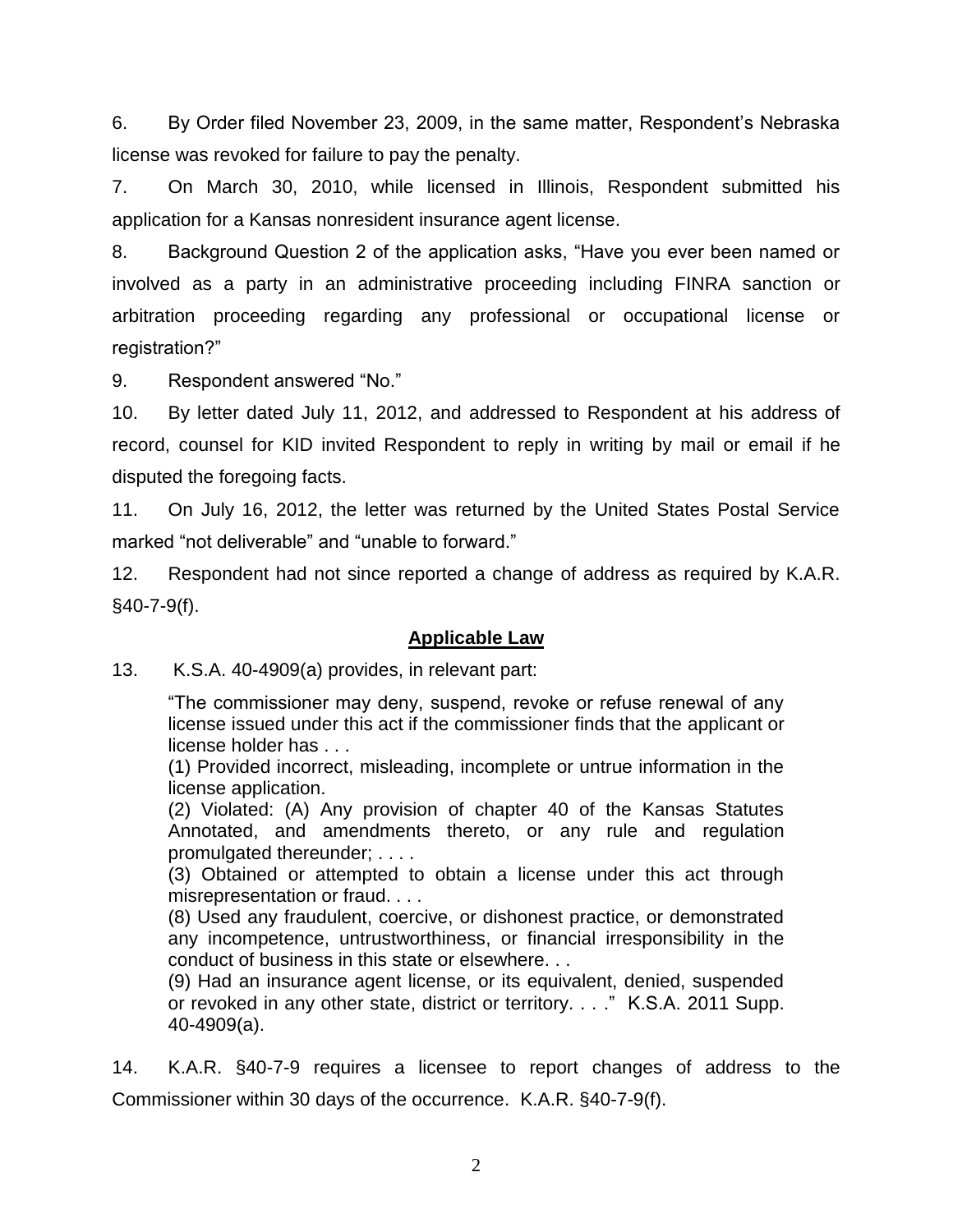15. In addition, the Commissioner may revoke any license issued under the Insurance Agents Licensing Act if the Commissioner finds that the interests of the insurer or the insurable interests of the public are not properly served under such license. K.S.A. 2010 Supp. 40-4909(b).

16. Any action taken under the Uniform Insurance Agents Licensing Act, K.S.A. 40- 4909 *et seq*., may be taken only after notice and opportunity for hearing in accordance with the Kansas administrative procedures act, K.S.A. 77-501 *et seq*. K.S.A. 40- 4909(c).

17. Service shall be made by delivering a copy of the order or notice to the person's last known address, and service by mail is complete upon mailing. K.S.A. 77-531.

### **Conclusions of Law**

18. The Commissioner has jurisdiction over Respondent as well as the subject matter of this proceeding, and such proceeding is held in the public interest.

19. The Commissioner finds that service is proper if a copy of this order is mailed to Respondent's last known address, and Respondent's ongoing failure to update his address in KID's records, even after having been disciplined for the same in Nebraska, constitutes a knowing and intentional waiver of his right to actual notice of proceedings involving his license.

20. The Commissioner finds that Respondent's license may be revoked pursuant to K.S.A. 40-4909(a)(1) because Respondent provided incorrect, misleading, incomplete or untrue information in his license application.

21. Based on the same facts, the Commissioner finds that Respondent's license may be revoked pursuant to K.S.A. 40-4909(a)(3) because Respondent obtained his Kansas license through misrepresentation regarding his licensing record.

22. The Commissioner further finds that Respondent's license may be revoked, pursuant to K.S.A. 40-4909(a)(9), solely because Respondent has had an insurance agent license revoked in another state.

23. The Commissioner finds that Respondent's license may be revoked pursuant to K.S.A. 40-4909(a)(8) because Respondent has a lack of trustworthiness.

3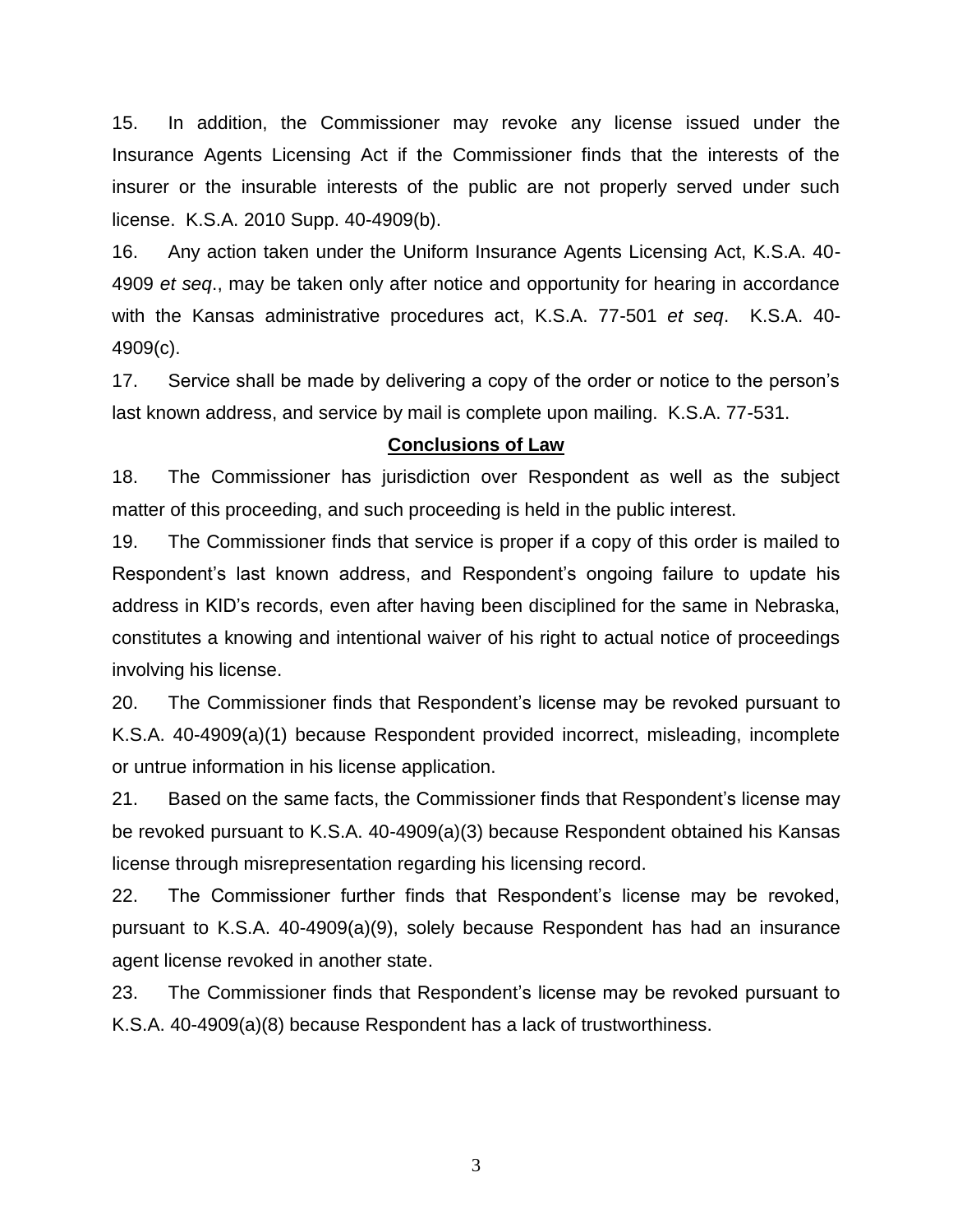24. The Commissioner also finds that Respondent's license may be revoked pursuant to K.S.A. 40-4909(a)(2)(A) because Respondent violated K.A.R. §40-7-9 by failing to notify the Commissioner of a change of address within 30 days.

25. Based on the foregoing findings, the Commissioner concludes that sufficient grounds exist for the revocation of Respondent's insurance agent license pursuant to K.S.A. 2010 Supp. 40-4909(a).

26. Further, the Commissioner finds that Respondent's license should be revoked pursuant to K.S.A. 40-4909(b) because it is not serving the interests of the insurer or the insurable interests of the public.

27. Based on the facts and circumstances set forth herein, it appears that the use of summary proceedings in this matter is appropriate, in accordance with the provisions set forth in K.S.A. 77-537(a), in that the use of summary proceedings does not violate any provision of the law, the protection of the public interest does not require the KID to give notice and opportunity to participate to persons other than Respondent, and after investigation, KID believes in good faith that the allegations will be supported to the applicable standard of proof.

#### **Policy to be Served**

Before issuing an insurance agent license, the Commissioner must determine that the applicant is qualified and has not committed any act that would be grounds for denial, suspension, or revocation. K.S.A. 40-4905(b). Further, the Commissioner may revoke any license issued under the Insurance Agents Licensing Act if the Commissioner finds that the interests of the insurer or the insurable interests of the public are not properly served under the license. The following action is appropriate to promote the security and integrity of the insurance business and protect insurance consumers by licensing, or continuing to license, persons or entities to sell, solicit, or negotiate insurance in the State of Kansas only if their conduct indicates they are both qualified and trustworthy.

**THE COMMISSIONER OF INSURANCE THEREFORE ORDERS** that the Kansas resident insurance agent's license of **JOHN R. AKERS** is hereby **REVOKED,**  and **JOHN R. AKERS** shall **CEASE and DESIST** from the sale, solicitation, or

4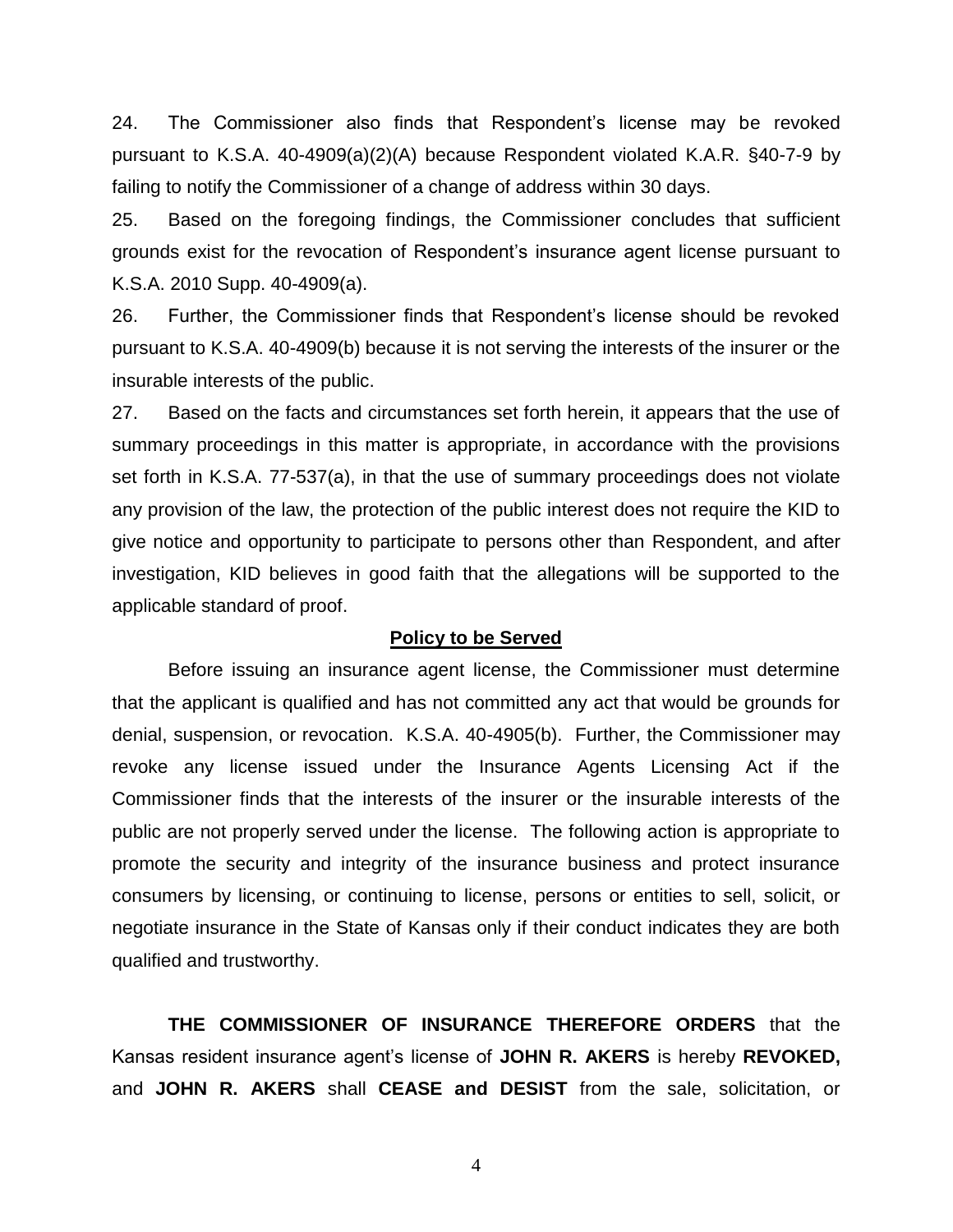negotiation of insurance, receiving compensation deriving from the sale, solicitation, or negotiation of insurance conducted on and after the effective date of this order, or performing any act toward the solicitation of or transaction of any business of insurance from and after the effective date of this order.

**It is further ordered**, pursuant to KSA 77-415(b)(2)(A), that this order is designated by KID as precedent.

# **IT IS SO ORDERED THIS \_\_3rd\_\_ DAY OF AUGUST 2012, IN THE CITY OF TOPEKA, COUNTY OF SHAWNEE, STATE OF KANSAS.**



\_/s/ Sandy Praeger\_\_\_\_\_\_\_\_\_\_\_\_\_\_\_\_ Sandy Praeger Commissioner of Insurance

BY:

\_/s/ Zachary J.C. Anshutz\_\_\_\_\_\_\_\_\_\_\_ Zachary J.C. Anshutz General Counsel

# **NOTICE OF RIGHTS TO HEARING AND REVIEW**

**Within fifteen (15) days of the date of service of this Summary Order, Respondent** may submit a written request for a hearing pursuant to K.S.A. 77-537 and K.S.A. 77-542. Any request for a hearing should be addressed to the following:

Zachary J.C. Anshutz, General Counsel Kansas Insurance Department 420 S.W.  $9<sup>th</sup>$  Street Topeka, Kansas 66612

If a hearing is requested, the Kansas Insurance Department will serve notice of the time and place of the hearing and information on procedures, right of representation, and other rights of parties relating to the conduct of the hearing.

**If a hearing is not requested in the time and manner stated above, this Summary Order shall become effective as a Final Order upon the expiration of time for requesting a hearing.** In the event Respondent files a Petition for Judicial